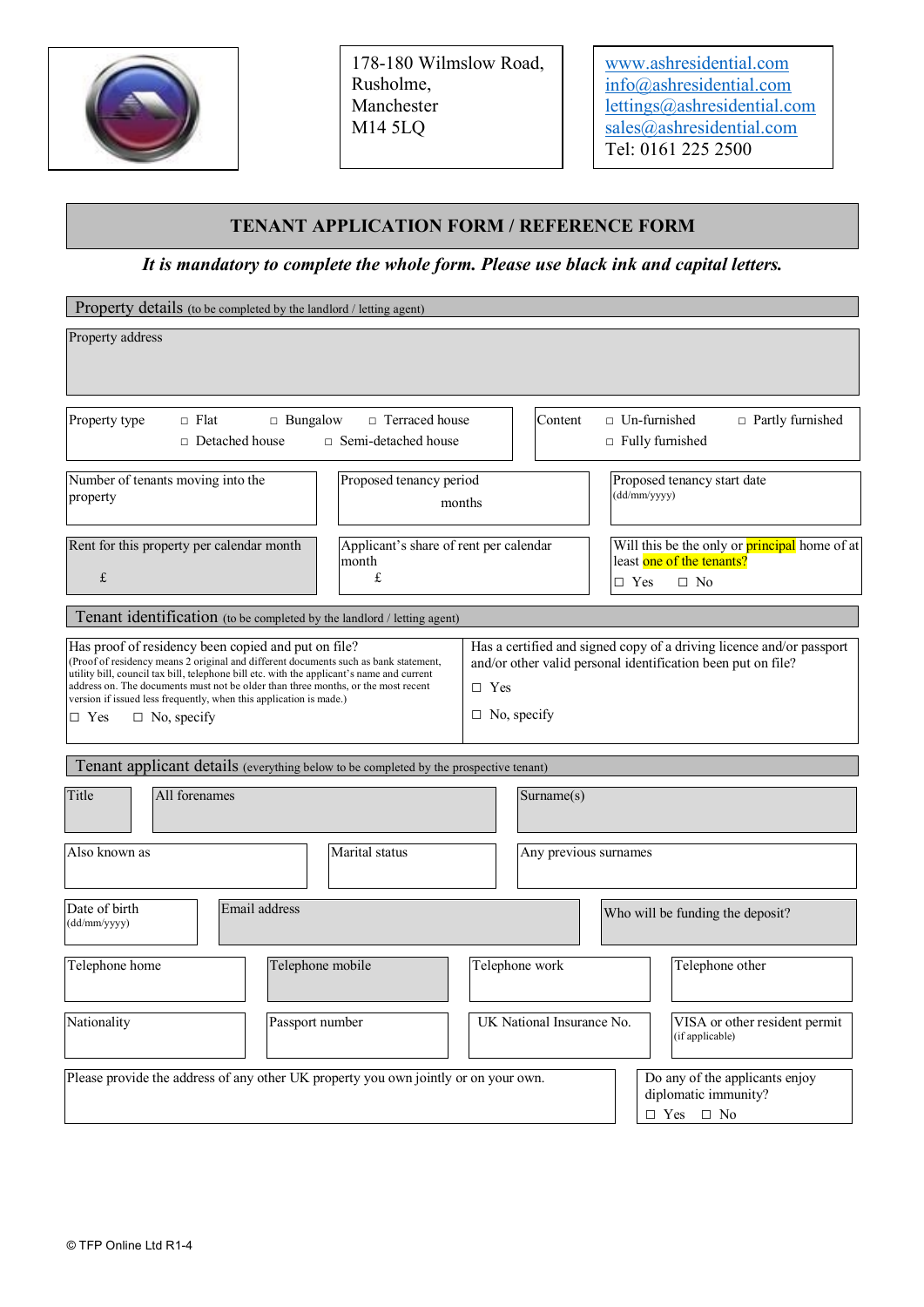| Current address:                                                   | Previous addresses the last 3 years including status at each address<br>and reason for leaving |
|--------------------------------------------------------------------|------------------------------------------------------------------------------------------------|
| Reason for leaving:                                                |                                                                                                |
| Time at address (x years/ x months):                               |                                                                                                |
| Status at current address                                          |                                                                                                |
| $\Box$ Tenant (private)<br>$\Box$ Tenant (council)<br>$\Box$ Owner |                                                                                                |
| $\Box$ Living with friends $\Box$ Living with family               |                                                                                                |
| $\Box$ Other, please specify                                       |                                                                                                |

# Next of kin (a relative, employer, close friend etc.)

| Forenames and full surname(s) (not a joint tenant) | Telephone | <b>Address</b> (not the property address) |
|----------------------------------------------------|-----------|-------------------------------------------|
|                                                    |           |                                           |
|                                                    |           |                                           |
|                                                    |           |                                           |
|                                                    |           |                                           |
|                                                    |           |                                           |

*May we use this address and your other details above, as post tenancy contact details?*

 *□Yes □ No If not, please complete post tenancy contact details below.*

Post tenancy contact details

Personal reference *(must be a person who has known you at least five years)* Guarantor (person who will guarantee you)

| Forenames and full surname: | Forenames and full surname: |
|-----------------------------|-----------------------------|
| Full address:               | Full address:               |
| Telephone number:           | Telephone number:           |
| Email address:              | Email address:              |

### Please list everyone who will live in the property *( including date of birth for those under 18)(include the applicant if required)*

| Forenames and full surname(s) | Nationality<br>(to comply with<br>Immigration Act 2014) | Date of birth | Relationship to the applicant<br>(joint tenant, dependant, spouse etc.) | Smoker<br>(yes/no) |
|-------------------------------|---------------------------------------------------------|---------------|-------------------------------------------------------------------------|--------------------|
|                               |                                                         |               |                                                                         |                    |

# Please list any pets that will be kept in the property

| Type of pet (include breed for dogs) | Number (if relevant) Other relevant information (fully grown, puppy etc.) |
|--------------------------------------|---------------------------------------------------------------------------|
|                                      |                                                                           |
|                                      |                                                                           |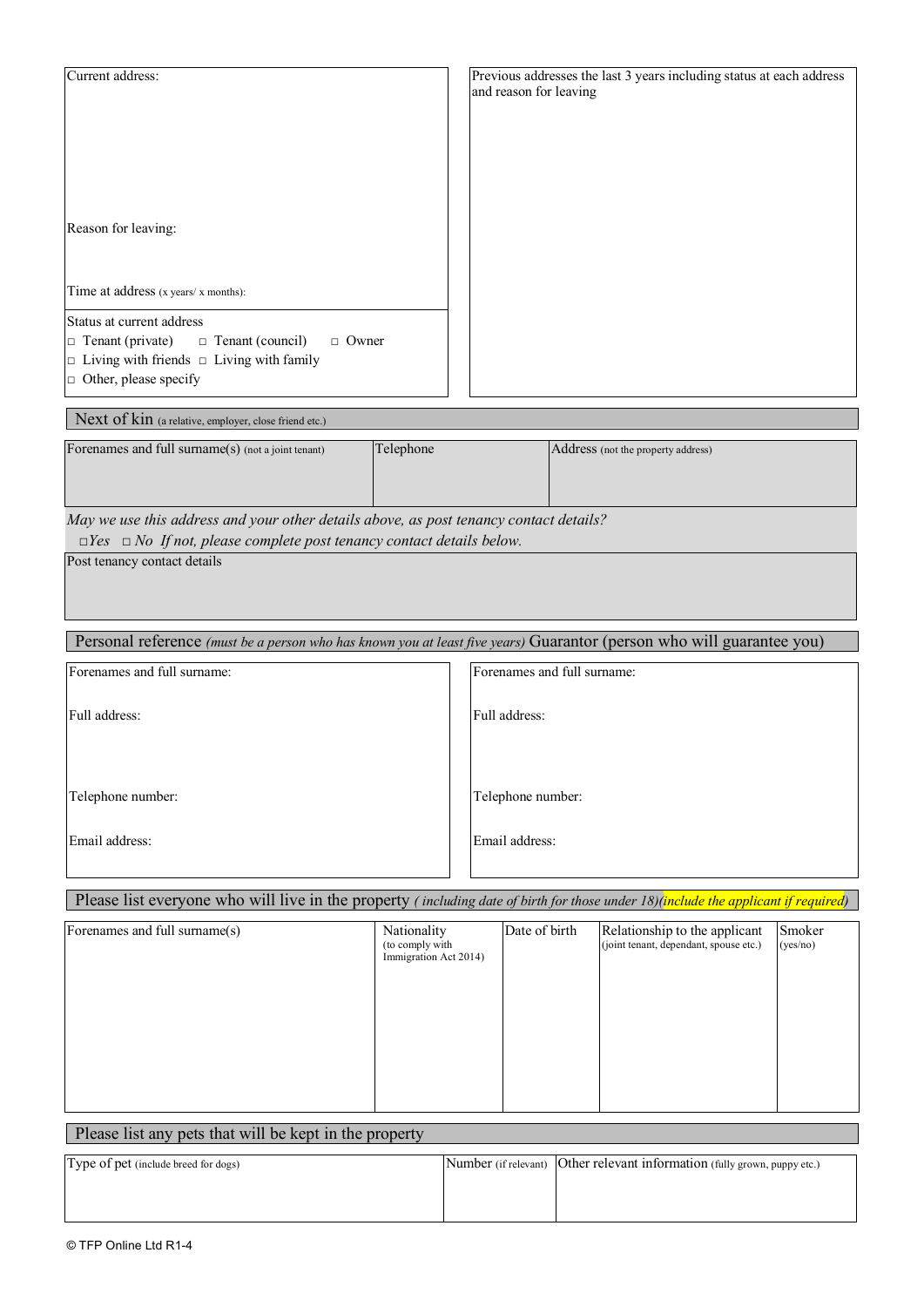| Employment information                                                               |                                                                             |                                                                                                                  |
|--------------------------------------------------------------------------------------|-----------------------------------------------------------------------------|------------------------------------------------------------------------------------------------------------------|
| Employment type<br>$\Box$ Full time employed<br>□ Self-employed<br>$\Box$ Home-maker | $\Box$ Part time employed<br>$\Box$ Retired<br>$\Box$ Other, please specify | $\Box$ Temporary / contract<br>$\Box$ Unemployed<br>$\Box$ Full time student<br>$\Box$ Part time student         |
| Job title / occupation                                                               | Business name and type of business                                          | Do you need a work permit to<br>work in the UK?<br>$\Box$ Yes $\Box$ No                                          |
| Employer's / accountant's name and address                                           |                                                                             | Employers landline phone number                                                                                  |
| Gross annual salary<br>£                                                             | Time in job (years and months)                                              | Department                                                                                                       |
| Payroll number                                                                       | Are you in receipt of any other income (if yes, please specify)             |                                                                                                                  |
| Full contact name for employer reference                                             |                                                                             | Please confirm that the person within the company<br>has the authority to provide a reference<br>$\Box$ Yes      |
| Referee's position and department                                                    |                                                                             | Referee's landline telephone number                                                                              |
| Referee's email address                                                              |                                                                             | Referee's fax number                                                                                             |
|                                                                                      |                                                                             | If less than 6 months in present job, please supply previous employer details, including time in that employment |
| Current landlord / letting agent / lender                                            |                                                                             |                                                                                                                  |
| Full name and address                                                                |                                                                             |                                                                                                                  |
| Amount of rent / mortgage paid<br>(per calendar month)<br>£                          | Reference number (roll number/<br>account no. etc.)                         | Other relevant information                                                                                       |
| Full name of contact person                                                          | Email address                                                               |                                                                                                                  |
| Telephone landline                                                                   | Telephone mobile                                                            | Fax number                                                                                                       |
| <b>Bank</b> details                                                                  |                                                                             |                                                                                                                  |
| Full name and address of your bank                                                   | Branch sort<br>code                                                         |                                                                                                                  |
|                                                                                      | Account<br>number                                                           |                                                                                                                  |
| Account holder's name                                                                |                                                                             |                                                                                                                  |